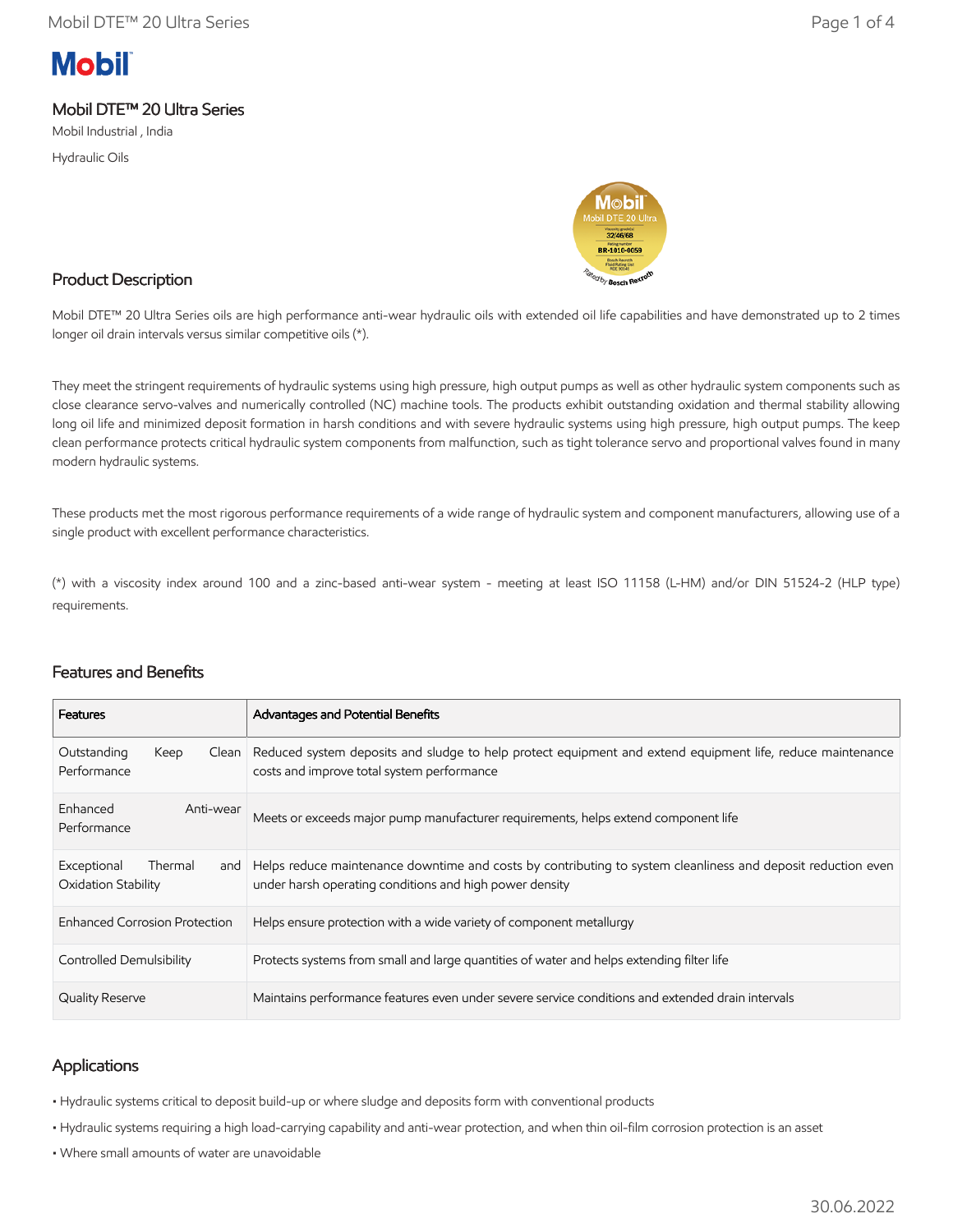## Mobil DTE™ 20 Ultra Series **Page 2 of 4**

- Systems containing gears and bearings
- Machines employing a wide range of components using various metallurgy

#### Specifications and Approvals

| This product has the following   MOBIL DTE 21   MOBIL DTE 22   MOBIL DTE 24   MOBIL DTE 25  <br>approvals: | <b>ULTRA</b> | <b>ULTRA</b> | <b>ULTRA</b> | <b>ULTRA</b> | MOBIL DTE 26<br><b>ULTRA</b> | MOBIL DTE 27<br><b>ULTRA</b> |
|------------------------------------------------------------------------------------------------------------|--------------|--------------|--------------|--------------|------------------------------|------------------------------|
| BoschRexroth Fluid Rating List<br>90245                                                                    |              |              | X            | $\times$     | X                            |                              |
| Denison HF-0                                                                                               |              |              | $\times$     | $\times$     | X                            |                              |
| Denison HF-1                                                                                               |              |              | $\times$     | $\times$     | $\times$                     |                              |
| Denison HF-2                                                                                               |              |              | $\times$     | $\times$     | $\times$                     |                              |
| Eaton E-FDGN-TB002-E                                                                                       |              |              | X            | $\times$     | $\times$                     |                              |
| FRAMO Hydraulic System                                                                                     |              |              |              | $\times$     |                              |                              |
| HOCNF Norway-NEMS, Black                                                                                   | $\times$     |              | X            | $\times$     | $\times$                     | X                            |

| This product is recommended for use in   MOBIL DTE 21   MOBIL DTE 22   MOBIL DTE 24   MOBIL DTE 25   MOBIL DTE 26   MOBIL DTE 27  <br>applications requiring: | <b>ULTRA</b> | <b>ULTRA</b> | <b>ULTRA</b> | <b>ULTRA</b> | <b>ULTRA</b> | <b>ULTRA</b> |
|---------------------------------------------------------------------------------------------------------------------------------------------------------------|--------------|--------------|--------------|--------------|--------------|--------------|
| Fives Cincinnati P-68                                                                                                                                         |              |              | Х            |              |              |              |
| <b>Fives Cincinnati P-69</b>                                                                                                                                  |              |              |              |              |              |              |
| Fives Cincinnati P-70                                                                                                                                         |              |              |              |              |              |              |

| This product meets or exceeds the<br>requirements of: | MOBIL DTE 21<br><b>ULTRA</b> | MOBIL DTE 22<br><b>ULTRA</b> | MOBIL DTE 24<br><b>ULTRA</b> | MOBIL DTE 25<br><b>ULTRA</b> | MOBIL DTE 26<br><b>ULTRA</b> | MOBIL DTE 27<br><b>ULTRA</b> |
|-------------------------------------------------------|------------------------------|------------------------------|------------------------------|------------------------------|------------------------------|------------------------------|
| ASTM D6158 (Class HMHP)                               |                              | X                            | X                            | X                            | Χ                            | X                            |
| <b>GB</b><br>11118.1-2011,<br>China<br>L-HM(General)  |                              | X                            | $\times$                     | $\times$                     | X                            | X                            |
| China GB 11118.1-2011, L-HM(HP)                       |                              |                              | X                            | X                            | X                            | X                            |
| DIN 51524-2:2017-06                                   | X                            | X                            | X                            | $\times$                     | X                            | X                            |
| ISO L-HM (ISO 11158:2009)                             | X                            | X                            | X                            | X                            | X                            | X                            |

#### Properties and Specifications

| <b>Property</b> | <b>ULTRA</b>  | <b>ULTRA</b>  | <b>ULTRA</b>  | <b>ULTRA</b>  | <b>ULTRA</b>  | Mobil DTE 21   Mobil DTE 22   Mobil DTE 24   Mobil DTE 25   Mobil DTE 26   Mobil DTE 27  <br><b>ULTRA</b> |
|-----------------|---------------|---------------|---------------|---------------|---------------|-----------------------------------------------------------------------------------------------------------|
| Grade           | <b>ISO 10</b> | <b>ISO 22</b> | <b>ISO 32</b> | <b>ISO 46</b> | <b>ISO 68</b> | <b>ISO 100</b>                                                                                            |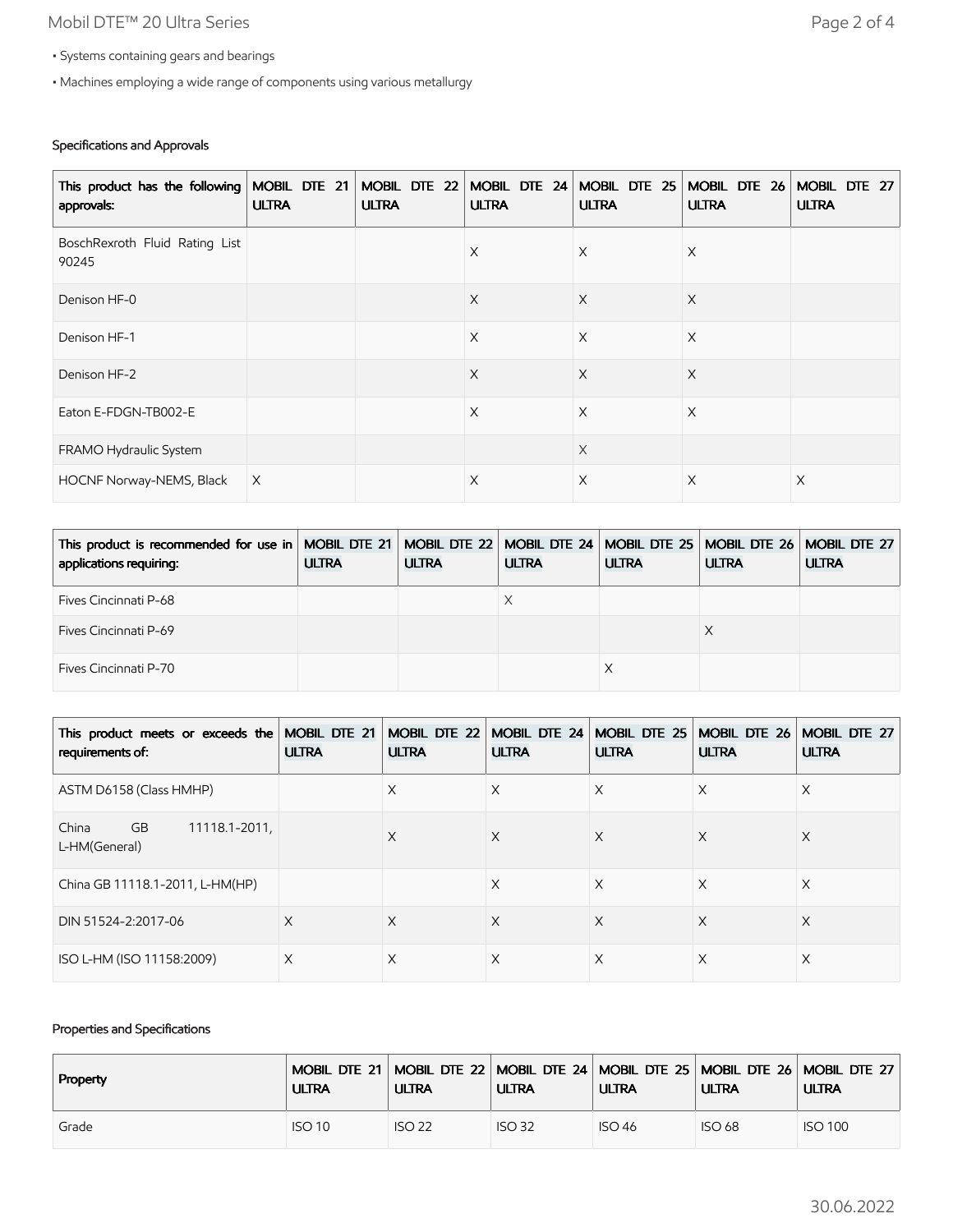Mobil DTE™ 20 Ultra Series **Page 3 of 4** 

| Property                                                 | MOBIL DTE 21<br><b>ULTRA</b> | MOBIL DTE 22<br><b>ULTRA</b> | MOBIL DTE 24<br><b>ULTRA</b> | MOBIL DTE 25<br><b>ULTRA</b> | MOBIL DTE 26<br><b>ULTRA</b> | MOBIL DTE 27<br><b>ULTRA</b> |
|----------------------------------------------------------|------------------------------|------------------------------|------------------------------|------------------------------|------------------------------|------------------------------|
| Copper Strip Corrosion, 3 h, 100 C,<br>Rating, ASTM D130 | 1A                           | 1A                           | 1A                           | 1A                           | 1A                           | 1A                           |
| Density @ 15.6 C, kg/l, ASTM D4052                       | 0.8373                       | 0.8524                       | 0.8596                       | 0.8667                       | 0.8743                       | 0.8797                       |
| FZG Scuffing, Fail Load Stage,<br>A/8.3/90, ISO 14635-1  |                              | $\qquad \qquad -$            | 11                           | 11                           | 11                           | 12                           |
| Flash Point, Cleveland Open Cup, °C,<br>ASTM D92         | 174                          | 234                          | 231                          | 238                          | 252                          | 278                          |
| Foam, Sequence I, Stability, ml, ASTM<br>D892            | $\mathbf 0$                  | $\mathbf 0$                  | $\mathbf 0$                  | $\mathbf 0$                  | $\mathbf 0$                  | $\mathbf 0$                  |
| Foam, Sequence I, Tendency, ml, ASTM<br>D892             | 20                           | 20                           | 10                           | 10                           | 10                           | 50                           |
| Foam, Sequence II, Stability, ml, ASTM<br>D892           | $\Omega$                     | $\mathbf 0$                  | $\mathbf 0$                  | $\mathbf 0$                  | $\mathbf 0$                  | $\mathbf 0$                  |
| Foam, Sequence II, Tendency, ml, ASTM<br>D892            | 10                           | 10                           | $10$                         | 10                           | 20                           | 30                           |
| Foam, Sequence III, Stability, ml, ASTM<br>D892          | $\overline{0}$               | $\mathbf 0$                  | $\mathbf 0$                  | $\mathbf 0$                  | $\mathbf 0$                  | $\mathbf 0$                  |
| Foam, Sequence III, Tendency, ml,<br>ASTM D892           | 20                           | 10                           | 10                           | 10                           | $\mathbf 0$                  | 20                           |
| Kinematic Viscosity @ 100 C, mm2/s,<br>ASTM D445         | 2.8                          | 4.4                          | 5.8                          | 7.1                          | 8.9                          | 11.9                         |
| Kinematic Viscosity @ 40 C, mm2/s,<br>ASTM D445          | 10.7                         | 21.4                         | 33.4                         | 46.2                         | 68.6                         | 100.2                        |
| Pour Point, °C, ASTM D97                                 | $-45$                        | $-39$                        | $-36$                        | $-33$                        | $-30$                        | $-33$                        |
| Rust Characteristics, Procedure B,<br>ASTM D665          | PASS                         | PASS                         | PASS                         | PASS                         | PASS                         | <b>PASS</b>                  |
| Viscosity Index, ASTM D2270                              | 106                          | 115                          | 115                          | 110                          | 104                          | 108                          |

#### Health and Safety

Health and Safety recommendations for this product can be found on the Material Safety Data Sheet (MSDS) @ [http://www.msds.exxonmobil.com](http://www.msds.exxonmobil.com/psims/psims.aspx) /psims/psims.aspx

All trademarks used herein are trademarks or registered trademarks of Exxon Mobil Corporation or one of its subsidiaries unless indicated otherwise.

05-2022 ExxonMobil Services & Technology Private Limited (CIN: U74900KA2015FTC080245) Tower A, 5th Floor, Crescent #1, Prestige Shantiniketan Building, Whitefield Main Road, Bangalore – 560048, Karnataka, India

+918071085300 [http://www.exxonmobil.com](http://www.exxonmobil.com/)